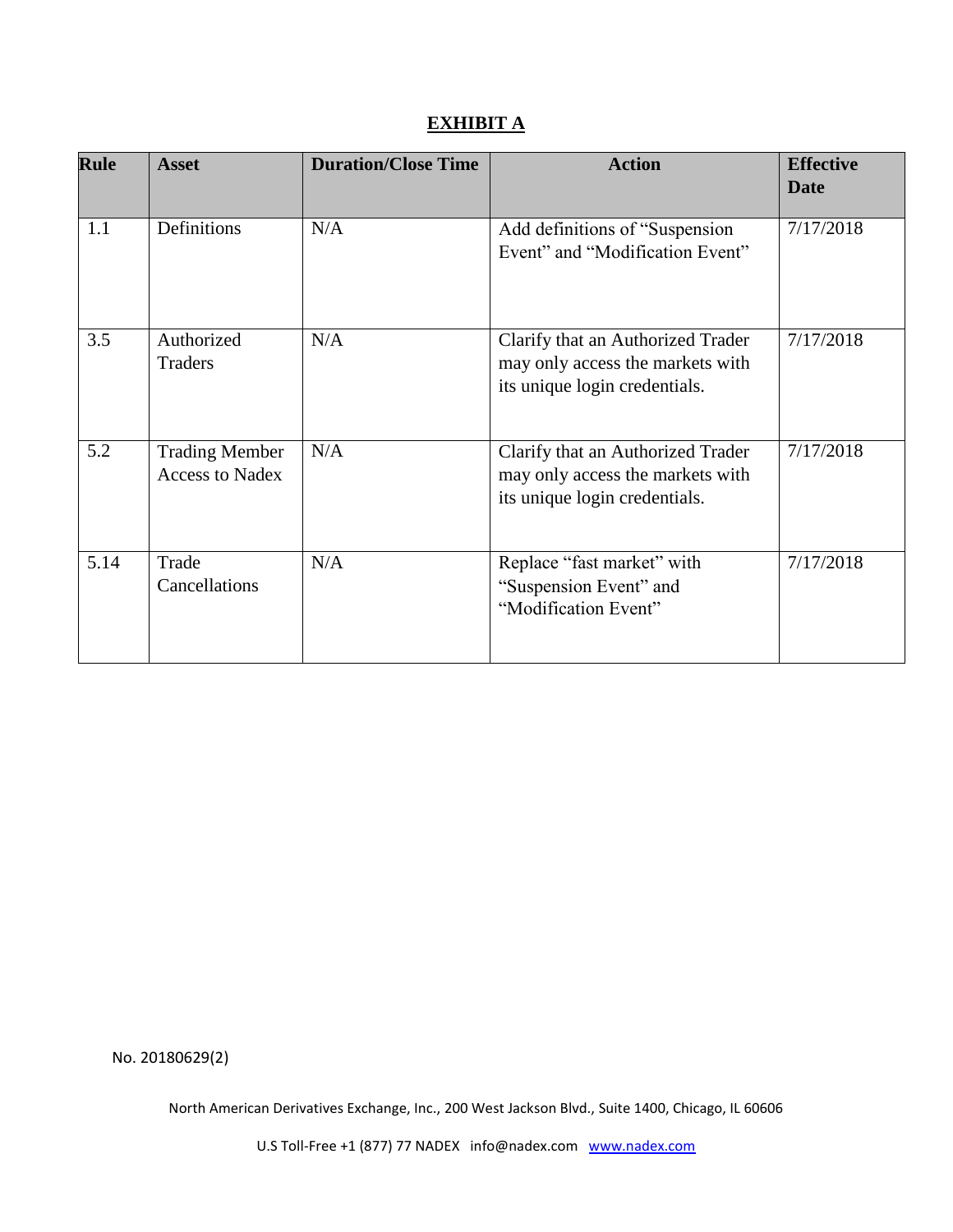#### **EXHIBIT B**

Amendment of Rules 1.1, 3.5, 5.2, 5.14

*(The following Rule amendments are underlined and deletions are stricken out)*

#### RULE 1.1 DEFINITIONS

When used in these Rules:

**"Affiliate"** means any corporate affiliate of Nadex.

**"Authorized Trader"** means an individual employed by a Member who is authorized by that Member to have direct access to Nadex, provided the Member maintains supervisory authority over such individual's trading activities.

**"Binary Contract"** means the right to receive a fixed Settlement Value per contract, from Nadex on the Settlement Date dependent upon whether you are holding a long position or short position in a Binary Contract. If you are holding a long position in a Binary Contract, you have the right to receive a fixed Settlement Value from Nadex on the Settlement Date, if, and only if, the Binary Contract's Payout Criteria encompasses the Expiration Value at Expiration. Conversely, if you are holding a short position in a Binary Contract, you have the right to receive a fixed Settlement Value if, and only if, the Binary Contract's Payout Criteria does NOT encompass the Expiration Value at Expiration.

**"Cap"** means the maximum rate, level, amount, measure or other value of the Underlying of a Variable Payout Contract that may be the Expiration Value or the Closing Trade Value. If the actual rate, level, amount, measure, or other value of the Underlying meets or exceeds the Cap at Expiration, the Cap will be the Expiration Value.

**"Class"** means all Contracts of the same Type with the same Underlying.

**"Closing Trade Value"** means the rate, level, amount, measure, or other value of the Underlying of a Variable Payout Contract at which the Contract is closed in a Member's or Customer's account.

**"Commodity Futures Trading Commission" or "Commission"** means the Federal regulatory agency established by the Commodity Futures Trading act of 1974 to administer the Commodity Exchange Act.

**"Contract"** means a Variable Payout Contract or a Binary Contract.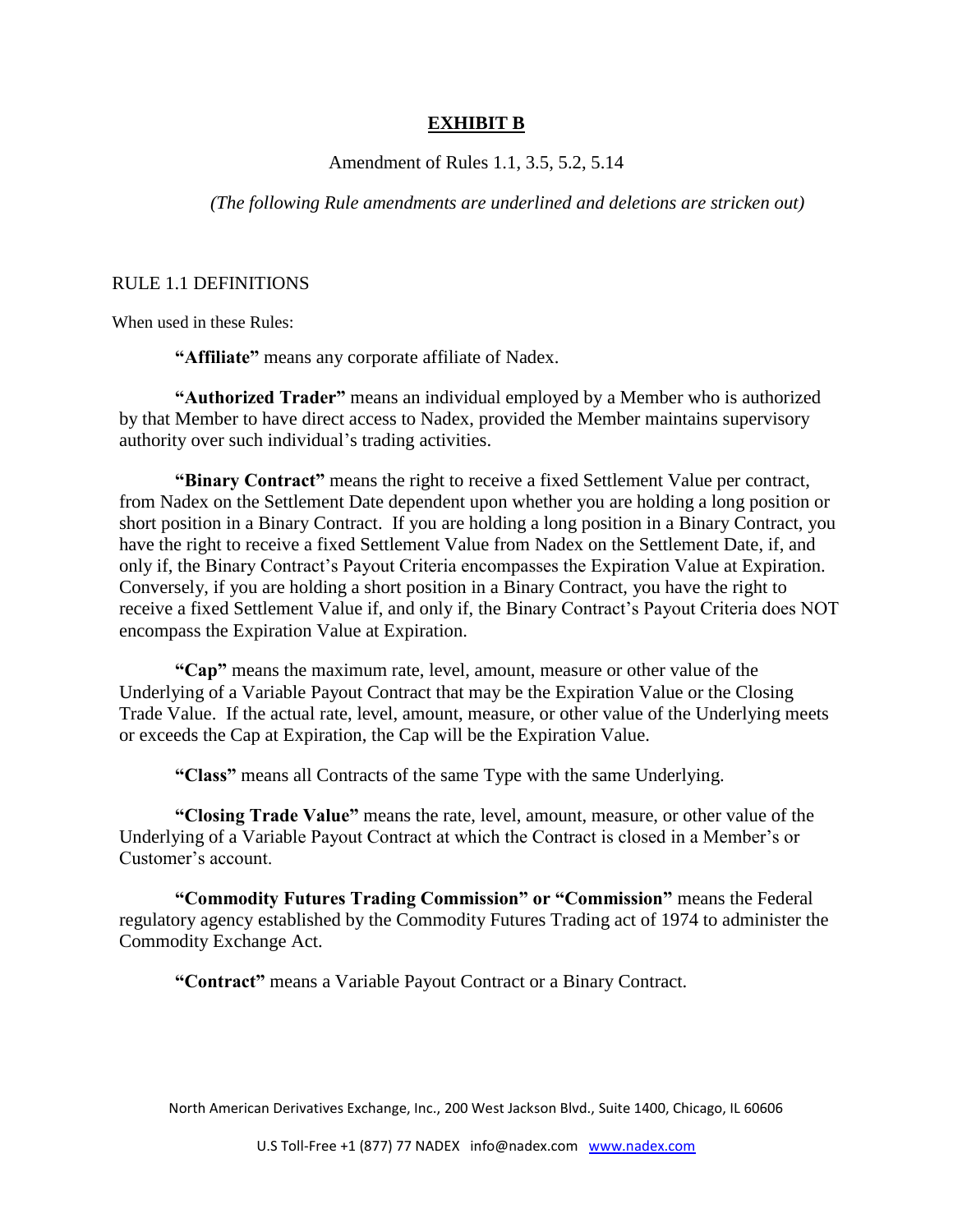**"Correspondent Account"** means an account as that term is defined in 31 CFR 1010.605(c).

**"Customer"** means a Commodity Customer, a Cleared Swap Customer, a FCM Member or a Trading member of Nadex, as the context requires. In this regard,

(i) "Commodity Customer" has the meaning set forth in Commission Regulation  $1.3(k)$ :

(ii) "Cleared Swap Customer" has the meaning set forth in Commission regulation 22.1;

(iii) "DCO Customer" has the same meaning as the definition "customer" set forth in Commission Regulation 190.01(l) and section 761(9) of the Bankruptcy Code and includes FCM Members and Trading Members of Nadex.

**"Dollar Multiplier"** means the monetary amount by which the rate, level, amount, measure, or other value of an Underlying of a Variable Payout Contract is multiplied to determine the Settlement Value.

**"End Date"** means the last day on which a delivery month will be used as the Underlying for Nadex contracts.

**"Expiration"** means the time on the Expiration Date established by these Rules at which a Contract expires and the Expiration Value of that Contract is determined.

**"Expiration Date"** means the date established by these Rules on which the Expiration Value of each Contract is determined.

**"Expiration Value"** means the rate, level, amount, measure, or other value of the Underlying at Expiration as calculated and/or published by the Source Agency.

**"FCM Member"** means any Member that is registered with the Commission as a Futures Commission Merchant and as a swap firm and is authorized by Nadex to intermediate orders of Commodity Customers or Cleared Swap Customers on the Market.

**"Floor"** means the minimum rate, level, amount, measure, or other value of the Underlying of a Variable Payout Contract that may be the Expiration Value or the Closing Trade Value. If the actual rate, level, amount, measure or other value of the Underlying meets or falls below the Floor on the Expiration Date, the Floor will be the Expiration Value.

**"Foreign Bank"** means a bank as that term is defined in 31 CFR 1010.100(u).

**"Last Trading Day"** means, for a particular Contract, the last date on which that Contract may be traded on the Market.

North American Derivatives Exchange, Inc., 200 West Jackson Blvd., Suite 1400, Chicago, IL 60606

U.S Toll-Free +1 (877) 77 NADEX info@nadex.com [www.nadex.com](http://www.nadex.com/)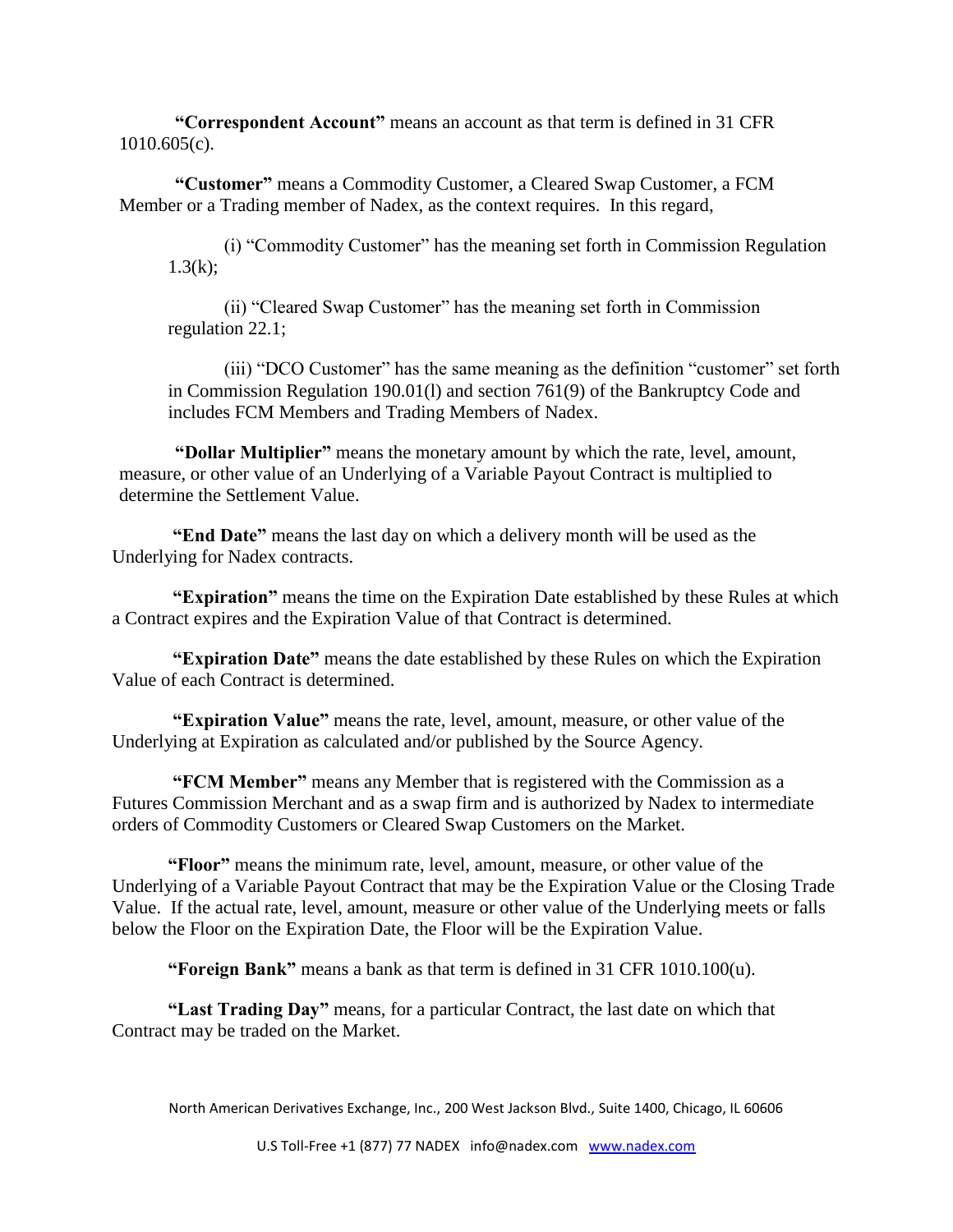**"Limit Order"** means a request submitted to the Exchange to buy or sell a set number of contracts, in a particular product offered by Nadex, at a specified price or better price if a better price is available. The following are permissible Nadex Limit Order types, although certain order types may only be available on particular platforms or to particular Member types:

> **"Fill or Kill Order" or "FOK"** is a Limit Order that will be cancelled if the Order cannot be immediately filled in its entirety.

**"Immediate or Cancel Order" or "IOC"** is a Limit Order that can be filled in whole or in part, with any remaining quantity cancelled.

**"Good 'Til Cancel Order" or "GTC"** is a Limit Order which will remain on the market until it is filled, cancelled, or the contract expires. Any remainder of a partially filled GTC Order will stay on the market until it is filled, cancelled, or the contract expires.

**"Long Variable Payout Contract"** means (i) the right to receive at the time the Contract is closed or on the Settlement Date any positive number resulting from subtracting the Opening Trade Value from (A) the Closing Trade Value, if the Variable Payout Contract was closed by an offsetting transaction before Expiration, or (B) the Expiration Value, if the Variable Payout Contract was held to Expiration, and then multiplying the resulting figure by the Dollar Multiplier and (ii) the obligation to pay at the time the contract is closed or on the Settlement Date any positive number resulting from subtracting from the Opening Trade Value (A) the Closing Trade Value, if the Variable Payout Contract was closed by an offsetting transaction before Expiration, or (B) the Expiration Value, if the Variable Payout Contract was held to Expiration, and then multiplying the resulting figure by the Dollar Multiplier.

**"Market Order"** means a request submitted to the Exchange to buy or sell a set number of contracts, in a particular product offered by Nadex, at the market price. The following are permissible Nadex Market Order types, although certain order types may only be available on particular platforms or to particular Member types:

> **"Market Order With Protection" or "MOP"** is a Market Order that will attempt to fill, in whole or part, at the current displayed price or better, or within a pre-determined number of points (Tolerance Protection) worse than the specified display price. The remainder of any Market Order With Protection that cannot be immediately filled either at the current displayed price or better, or within the Tolerance Protection, will be cancelled.

**"Market Maker"** means a Member that is granted certain privileges in exchange for assuming certain responsibilities as set forth in Chapter 4 of these Rules for the purpose of creating liquidity for certain Classes of Contracts.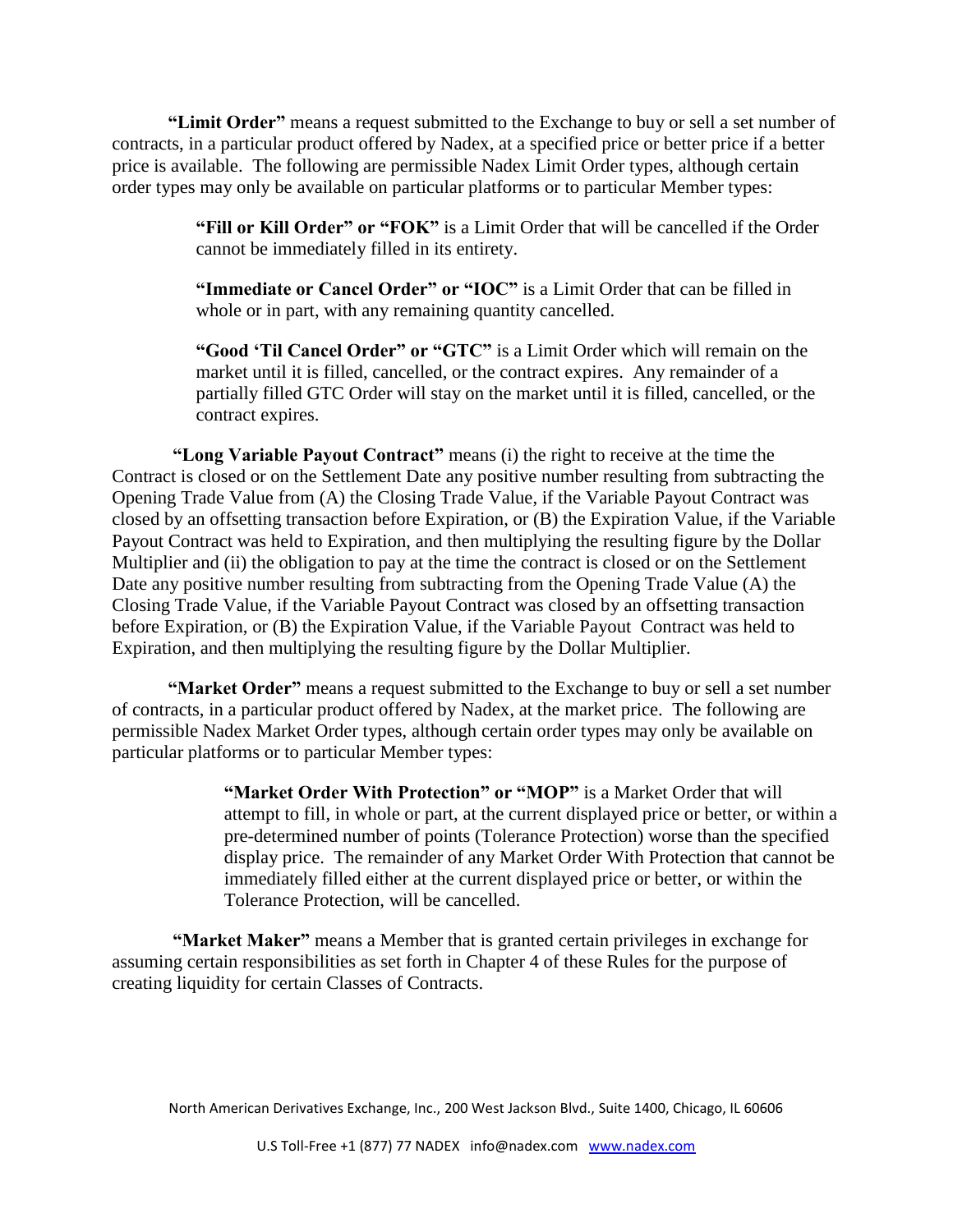**"Member"** means a Person who is approved by Nadex to be a Trading Member or a FCM Member and who is bound by these Rules as they may be amended from time to time.

**"Membership Agreement"** is the Nadex Membership Agreement as set forth on the Nadex website, to which all Nadex Members agree to comply.

**"Midpoint"** is the price included in the data set used in the calculation of the Expiration Value of a foreign currency contract. A Midpoint is calculated by adding the bid price and the ask price of the relevant underlying spot currency market together and then dividing that number by two (2). For example, if the bid price is 1.3400 and the ask price is 1.3402, the two numbers are added together (totaling 2.6802) and then divided by two (2), equaling a Midpoint of 1.3401. If the spread between a particular bid price and ask price is deemed too wide (greater than ten (10) pips), those prices will not be used to calculate a Midpoint and will thus not be included within the data set used in the Expiration Value calculation.

**"Modification Event"** means an event as described in the Market Maker Agreement.

**"Non Post-Only Order"** is an Order that did not originate as a Post-Only Quote.

**"Opening Trade Value"** means the rate, level, amount, measure, or other value of the Underlying of a Variable Payout Contract at which the Contract is opened in a Member's account.

**"Order"** means a request submitted to the Exchange to buy or sell a set number of contracts, in a particular product offered by Nadex in accordance with the requirements established by the Exchange.

"**Payout Criterion**" of a Contract means the Expiration Value or range of Expiration Values that will cause that Contract to pay a Settlement Value to the holder of a long position or the holder of a short position in such Contract. The holder of a long or short position in a Contract that receives a Settlement Value is considered to be "in-the-money" while the holder of either a long or short position in a Contract that does NOT receive a Settlement Value is considered to be "out-of-the-money".

**"Person"** means an individual, sole proprietorship, corporation, limited liability company, partnership, trust, or any other entity.

**"Post-Only Quote"** is a quote submitted by a Market Maker, which has the potential to become a Limit Order if matched for trade execution, and which cannot be executed opposite another Post-Only Quote. Post-Only Quotes are either Post-Only (Price Adjustment) or Post-Only (Reject) Quotes.

> **"Post-Only (Price Adjustment) Quote"** is a Post-Only Quote that will be cancelled by the Exchange in whole or in part to the extent that at the time it is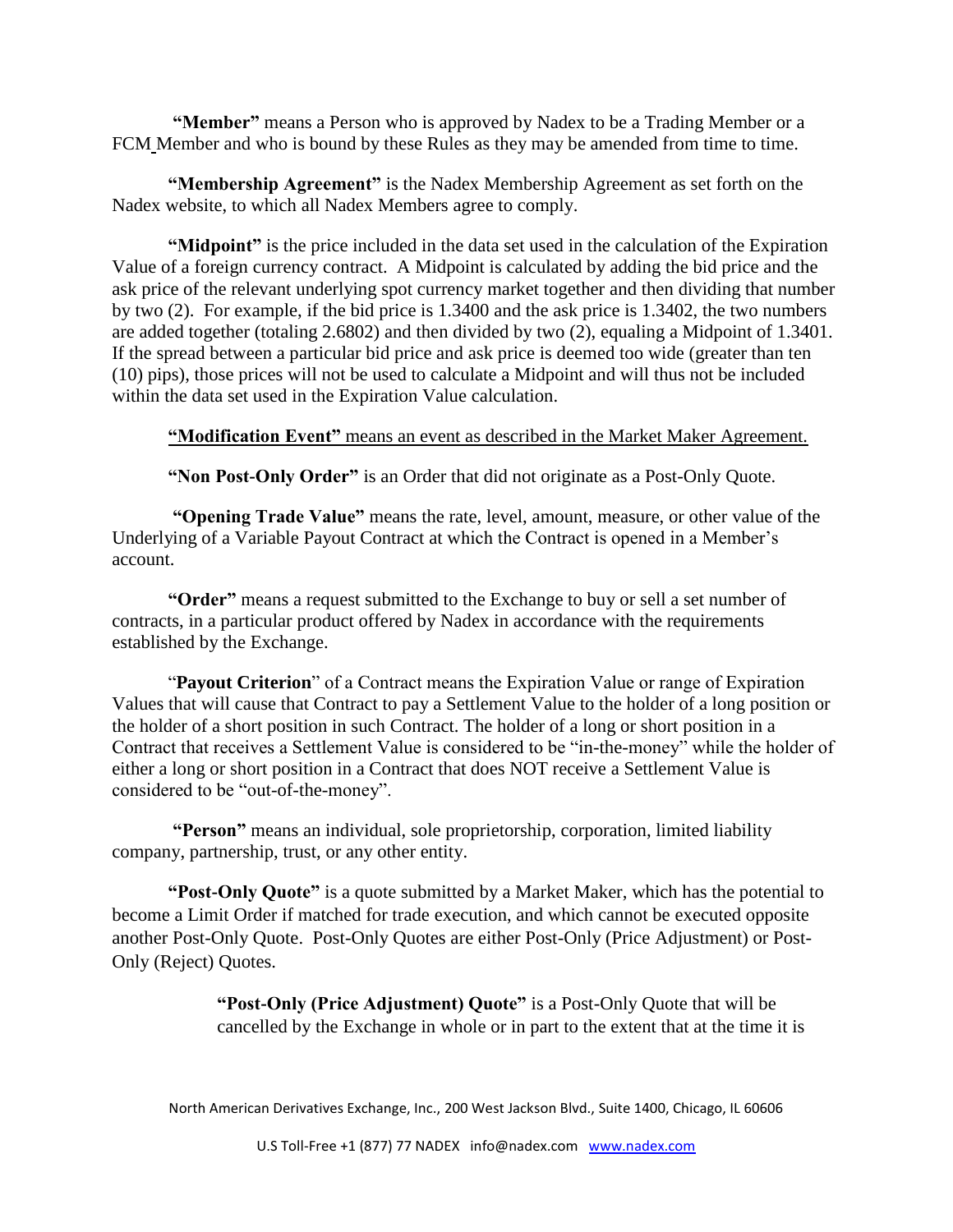submitted to the Exchange it would be immediately executable opposite another Post-Only Quote. If, some portion of such submitted Post-Only (Price Adjustment) Quote would be immediately executable opposite any resting Non-Post Only Order(s), that part of such submitted Post-Only (Price Adjustment) Quote will be matched opposite such resting Non-Post Only Order(s) by the Exchange. The remaining portion of the submitted Post-Only (Price Adjustment) Quote will be cancelled by the Exchange, leaving the opposite Post-Only Quote in the order book. Unlike a Post-Only (Reject) Quote, however, upon cancellation of the submitted Post-Only (Price Adjustment) Quote, the Exchange will automatically submit an amended quotation for the unfilled balance of the cancelled Post-Only (Price Adjustment) Quote at a price level that is adjusted (a) for Binary Contracts to four minimum tick increments, and (b) for Variable Payout Contracts to one minimum tick increment lower (for bids) or higher (for offers) than the price level of the existing opposite Post-Only Quote.

**"Post-Only (Reject) Quote"** is a Post-Only Quote that will be cancelled by the Exchange in whole or in part to the extent that, at the time it is submitted to the Exchange it would be immediately executable opposite another Post-Only Quote. If, however, some portion of such submitted Post-Only (Reject) Quote would be immediately executable opposite any resting Non-Post Only Order(s), that part of such submitted Post-Only (Reject) Quote will be matched opposite such resting Non-Post Only Order(s) by the Exchange. The remaining portion of the submitted Post-Only (Reject) Quote will be cancelled by the Exchange, leaving the opposite Post-Only Quote in the order book.

**"Privacy Policy"** is the Nadex Privacy Policy as set forth on the Nadex website, to which all Members, FCM customers, and users of the Nadex website agree to comply.

**"Regulatory Agency"** means any government body, including the Commission and Securities and Exchange Commission, and any organization, whether domestic or foreign, granted authority under statutory or regulatory provisions to regulate its own activities and the activities of its members, and includes Nadex, any other clearing organization or contract market, any national securities exchange or clearing agency, the National Futures Association ("NFA") and the Financial Industry Regulatory Authority ("FINRA").

**"Reportable Level(s)"** means the aggregate contract level within a product Class at which the Exchange must report certain Member and trade information to the Commission pursuant to Commission Regulations.

**"Risk Disclosure Statement"** is the Nadex Risk Disclosure Statement as set forth on the Nadex website, to which all Nadex Members agree.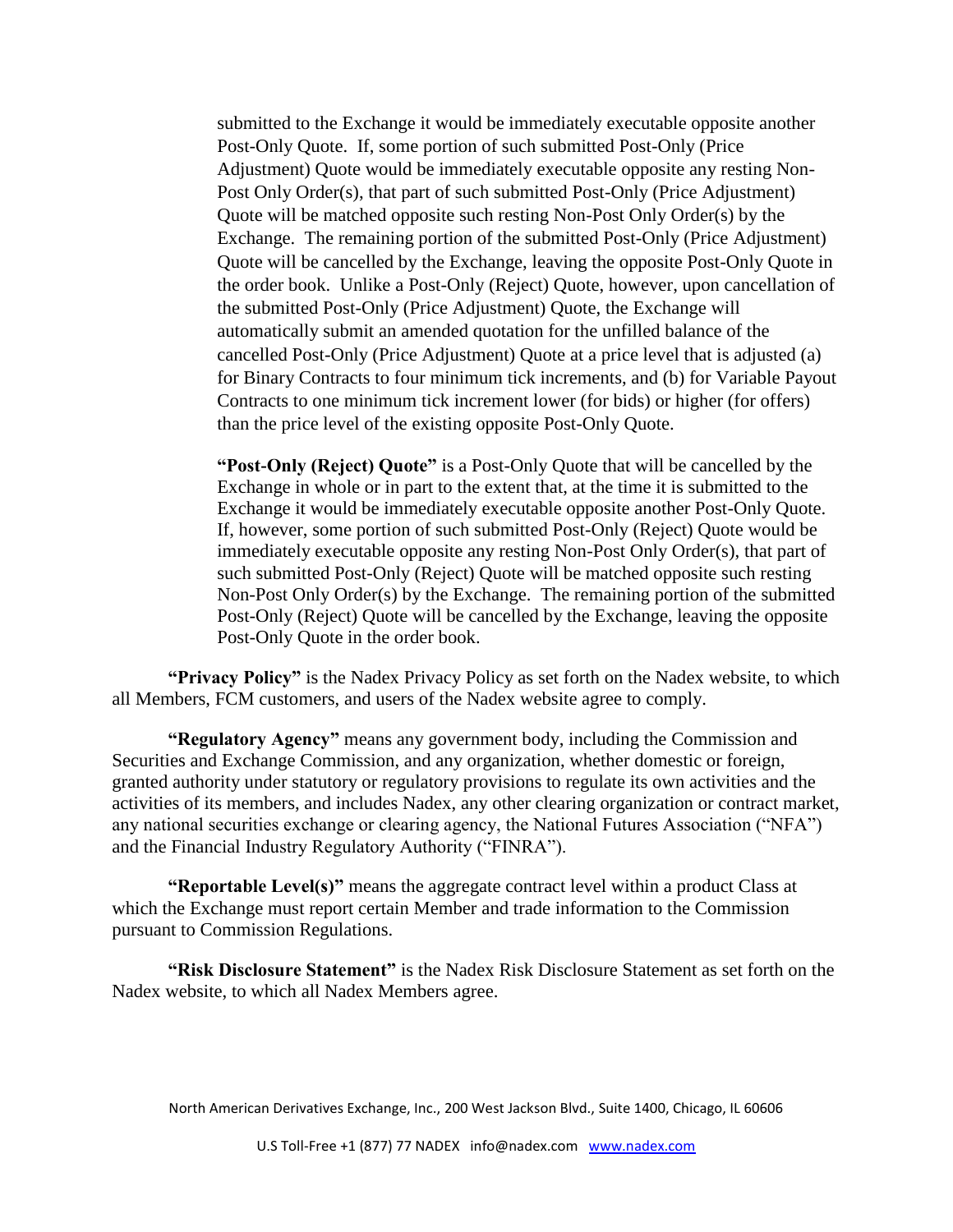**"Series"** means all Contracts of the same Class having identical terms, including Payout Criterion and Expiration Date.

**"Settlement Date"** means the date on which money is paid to the account of a Member who has the right to receive money pursuant to a Variable Payout Contract or Binary Contract held until Expiration, and on which money is paid from the account of a Member who is obligated to pay money pursuant to a Variable Payout Contract held until Expiration. Unless otherwise specified in these Rules, the Settlement Date is the same day as the Expiration Date.

**"Settlement Value"** means the amount paid to the holders of in-the-money Contracts. The minimum Settlement Value of a Binary Contract is \$100. The Settlement Value of a Variable Payout Contract is determined as described in the definition for Long and Short Variable Payout Contracts.

**"Short Variable Payout Contract"** means (i) the right to receive at the time the Contract is closed or on the Settlement Date any positive number resulting from subtracting from the Opening Trade Value (A) the Closing Trade Value, if the Variable Payout Contract was closed by an offsetting transaction before Expiration, or (B) the Expiration Value, if the Variable Payout Contract was held to Expiration, and then multiplying the resulting figure by the Dollar Multiplier and (ii) the obligation to pay at the time the Contract is closed or on the Settlement Date any positive number resulting from subtracting the Opening Trade Value from (A) the Closing Trade Value, if the Variable Payout Contract was closed by an offsetting transaction before Expiration, or (B) the Expiration Value, if the Variable Payout Contract was held to Expiration, then multiplying the resulting figure by the Dollar Multiplier.

**"Source Agency"** means the agency that publishes the Underlying economic indicator and/or Expiration Value for any Contract.

"**Speculative Position Limits," or "Position Limit"** means the maximum position, net long and net short combined, in one Series or a combination of various Series of a particular Class that may be held or controlled by one Member as prescribed by Nadex and/or the Commission.

**"Start Date"** means the date on which a new delivery month will be used as the Underlying for Nadex contracts.

#### **"Suspension Event"** means an event as described in the Market Maker Agreement.

**"Terms of Use"** are the Nadex Terms of Use as set forth on the Nadex website, to which all Nadex Members, FCM customers, and users of the Nadex website agree to comply.

**"Tolerance Protection"** means the defined number of points, expressed in terms of a dollar amount, away from the displayed market price that will be acceptable to fill a Market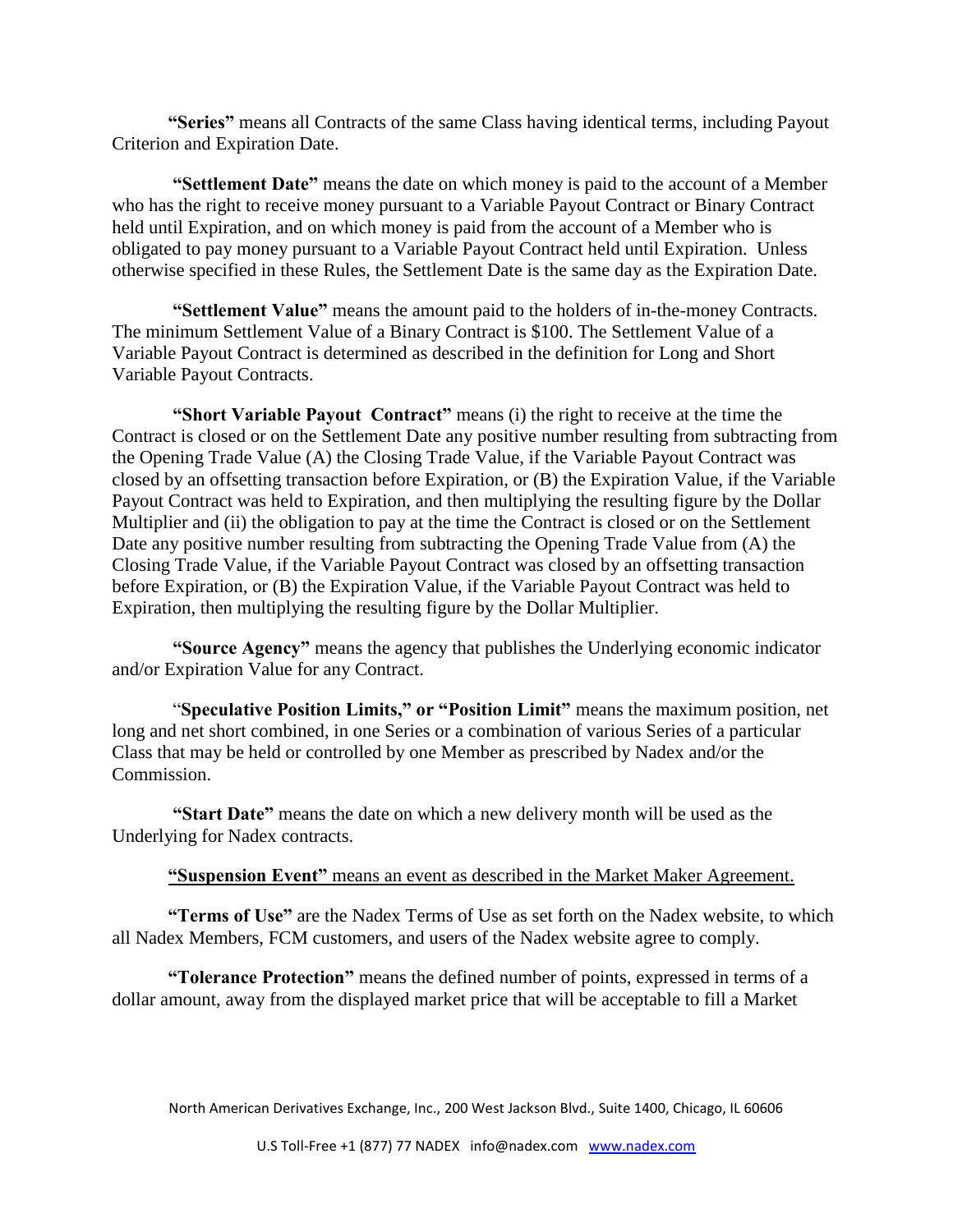Order With Protection in whole or part, if the displayed market price or a better price is no longer available when the Exchange receives the Order.

"**Trade Day**" means the regular trading session on any given calendar date and the evening session, if any, on the immediately preceding calendar date, as specified in Rule 5.11.

**"Trading Member"** means a Person who has been approved by Nadex to trade directly and not through a FCM Member on the Market, and does not include any FCM Member.

**"Type"** means the classification of a Contract as a Variable Payout Contract or a Binary Contract.

**"Underlying"** means the index, rate, risk, measure, instrument, differential, indicator, value, contingency, occurrence, or extent of an occurrence the Expiration Value of which determines whether (and, in the case of a Variable Payout Contract, to what extent) a Contract is in-the-money.

**"US Financial Institution"** means a financial institution as that term is defined in 31 CFR 1010.100(t), subsections (1), (2), and (8), that is required to comply with the regulations issued by the United States Department of Treasury under the Bank Secrecy Act including, but not limited to, the anti-money laundering program and customer identification program rules.

**"Variable Payout Contract"** means a Long Variable Payout Contract and/or a Short Variable Payout Contract (such Variable Payout Contracts are also referred to as "Spread(s)" or "Narrow Spread(s)").

**"Volume Threshold Level"** means the volume based Reportable Level as established by Commission Regulation 15.04.

**"Wide Spread Surcharge"** means an additional exchange fee imposed on a duly appointed Market Maker's average per lot profit above a specified level, in a given month. Specific details pertaining to the Wide Spread Surcharge are set forth in the fee schedule on the Nadex website.

"**12PM**" or "**12:00 PM**" means 12:00 Noon

RULES 2.1– 3.4 [UNCHANGED]

### RULE 3.5 AUTHORIZED TRADERS

(b) A Trading Member other than a natural person must register one or more individuals who will be Authorized Trader(s) for the Trading Member's account, who are subject to approval by Nadex. The Trading Member and the Authorized Trader must provide Nadex with any information it requests in connection with this registration process. Before an Authorized Trader may enter orders or execute trades on the Market, he/she must acknowledge having read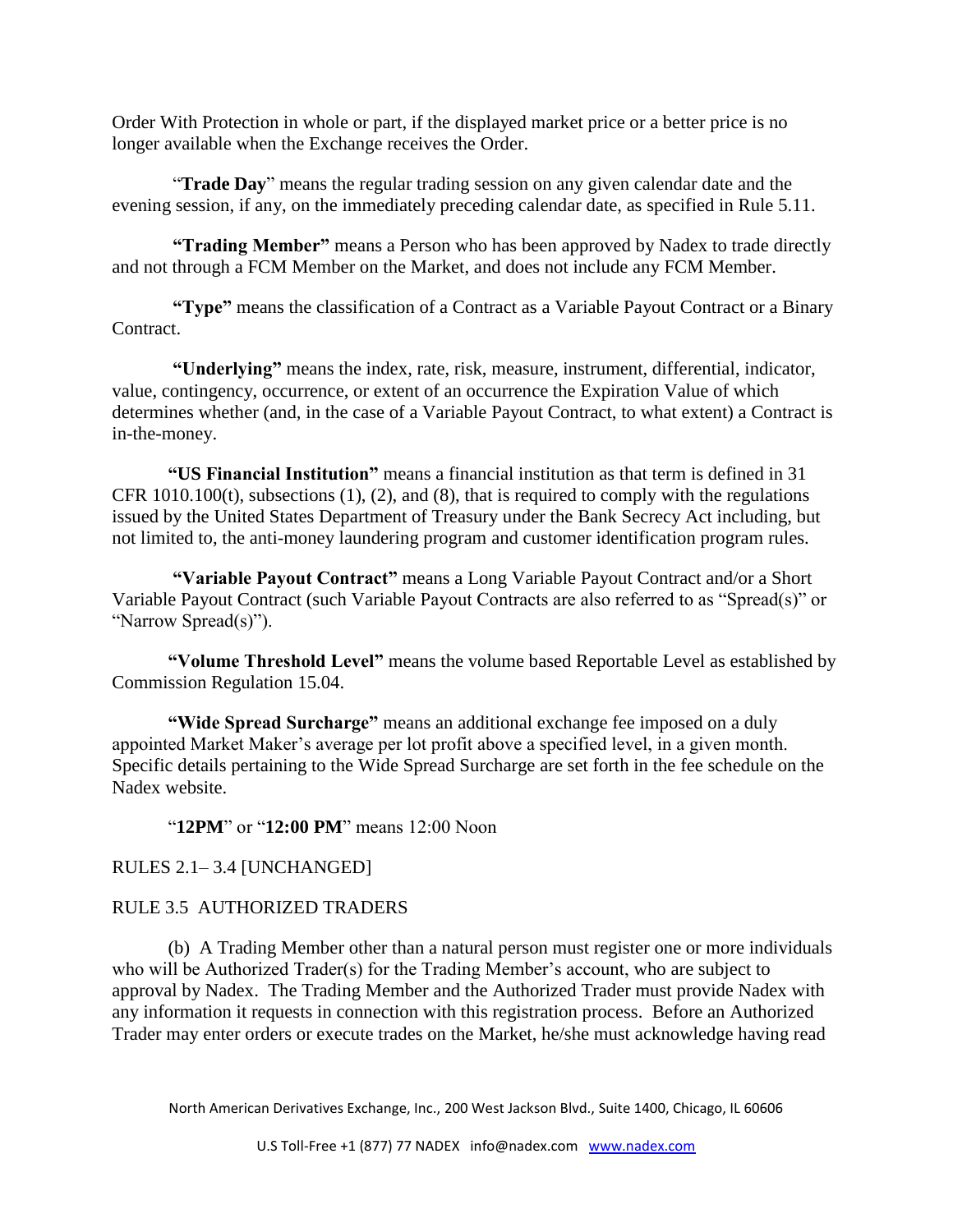and understood these Rules and agree to comply with these Rules. Only those individuals authorized by the Trading Member and approved by Nadex may enter and execute transactions on the Market for the Trading Member's account. Any Authorized Trader engaging in activity on the market may do so using only that Authorized Trader's unique username and login credentials.

(c) Nadex may withdraw or suspend the registration of any Authorized Trader if Nadex determines that;

(i) an Authorized Trader has caused the Trading Member to fail to comply with the Rules of Nadex;

(ii) an Authorized Trader is not properly performing the responsibilities of an authorized representative of a Trading Member;

(iii) an Authorized Trader has failed to comply with the conditions set forth in paragraph (a) of this Rule; or

(iv) it is in the best interests of maintaining a fair and orderly market to do

(d) If the Trading Member withdraws or Nadex suspends the registration of any Authorized Trader, the Trading Member must ensure that such Authorized Trader does not submit any quotes or orders into the Nadex system.

(e) The registration of an Authorized Trader will be withdrawn upon the written request of either the Authorized Trader or the Trading Member for which an Authorized Trader is registered. Such written request shall be submitted in a manner prescribed by Nadex. Until such written request is received and processed by Nadex, or an Authorized Trader's registration is suspended or withdrawn pursuant to paragraph (c) of this Rule, a Trading Member will be responsible for all activity of such Authorized Trader(s) related to Nadex.

RULES 3.6 – 5.1 [UNCHANGED]

so.

## RULE 5.2 TRADING MEMBER AND AUTHORIZED TRADER ACCESS TO NADEX

(a) During the Nadex membership application process, an applicant to become a Trading Member will be required to choose a user identification ("ID") and password. The applicant will be required to enter the ID and password to log onto and access secure portions of the Nadex website. Each time the applicant submits its unique user ID and password to Nadex in order to log onto Nadex, the applicant affirms that it understands and agrees to be bound by these Rules and other policies of Nadex, as amended.

(b) After an applicant's membership application has been approved by Nadex and the applicant has deposited the requisite amount of funds into its account as specified under Rule

North American Derivatives Exchange, Inc., 200 West Jackson Blvd., Suite 1400, Chicago, IL 60606

U.S Toll-Free +1 (877) 77 NADEX info@nadex.com [www.nadex.com](http://www.nadex.com/)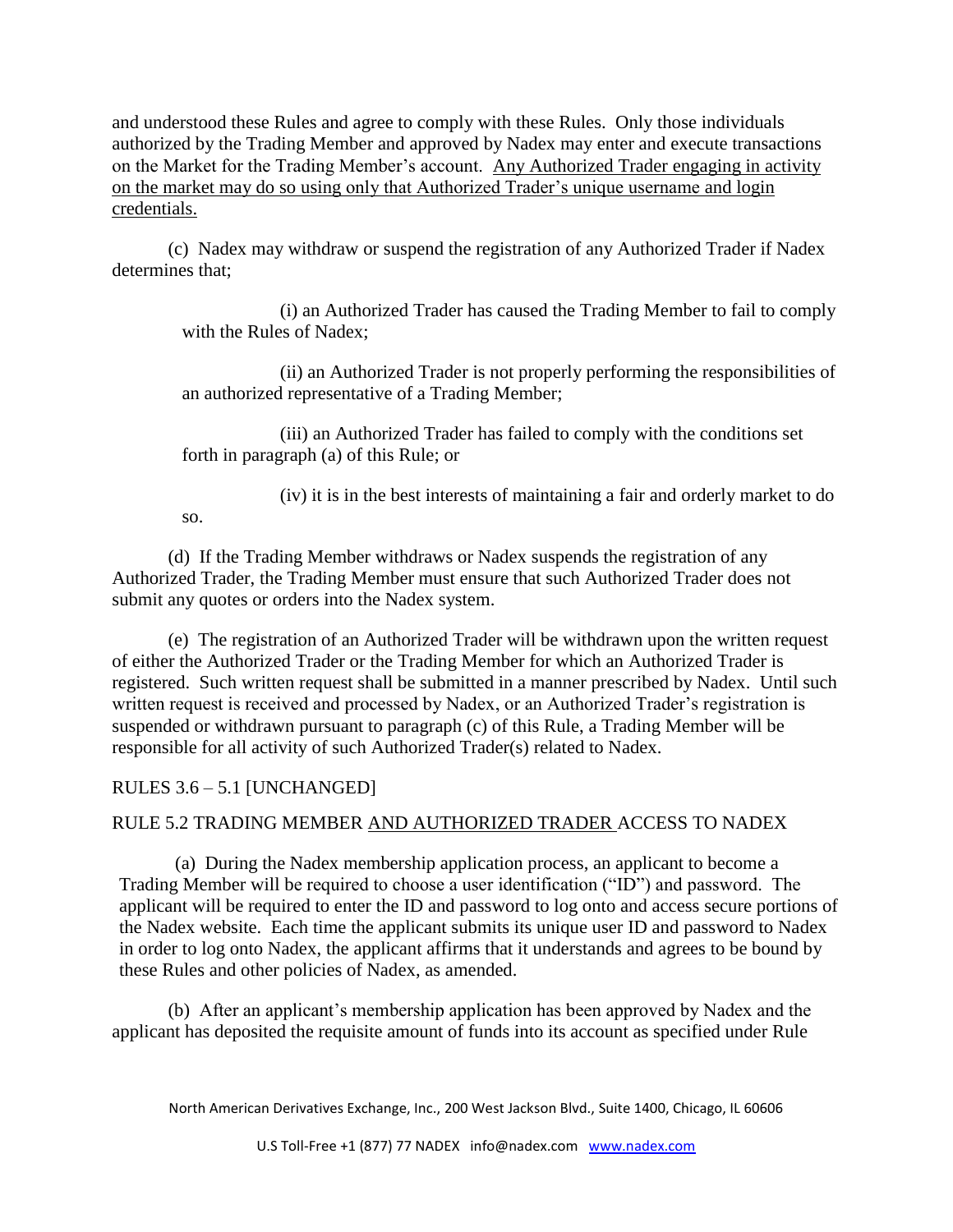3.1(b), the applicant becomes a Trading Member. As a Trading Member, such Person will be able to access the Market, execute trades, and otherwise access information regarding, or perform functions in, such Person's account using its ID and unique password.

(c) Each Authorized Trader shall maintain a unique ID and password, separate from the ID and password belonging to the entity Trading Member and from any other Authorized Trader of the Trading Member, in order to access the markets and engage in activity on behalf of its Trading Member.

(d) For account security and audit trail purposes, each Trading Member agrees that Nadex may maintain logs of its IP address, and the IP address of any Authorized Trader, used to access the Nadex website. when it is logged into the Nadex website.

(e) Each Trading Member will be responsible for protecting its ID and password, and with respect to an entity Trading Member, the ID(s) and password(s) of its Authorized Trader(s), from improper disclosure. In addition, a Trading Member may not knowingly or negligently permit any Person not authorized by Nadex and by the Trading Member to use the ID and password to access the secure portion of the Nadex website. A Trading Member that is an entity, and its Authorized Trader(s) are prohibited from allowing any other person or entity from using these credentials to access the Nadex markets. Each Trading Member is required to immediately notify Nadex if it knows, or has reason to believe, that its ID or the ID and/or password of any Authorized Trader have been disclosed to any Person not authorized by Nadex and the Trading Member to use such ID and/or password. Under any circumstances, the Trading Member will be deemed to know that such ID and/or password have been disclosed to an unauthorized person 12 hours after any order is entered by that unauthorized person in your account.

(f) Each Trading Member will be liable for all costs and any losses that it may incur from transactions executed on Nadex by any person, authorized or not, using its ID and password or the ID and/or password of any Authorized Trader. Nadex will not be responsible in any way for unauthorized transactions in a Trading Member's account.

(g) Each Trading Member is responsible for contracting with an Internet service provider through which it will access the Nadex website and for having a backup service provider if the Trading Member thinks it is necessary. Each Trading Member is also responsible for maintaining an Internet connection speed adequate for its needs. Nadex will not be responsible in any way for any orders delayed or trades missed or not executed in a timely fashion because of failure of the Trading Member's Internet service provider or slowness of its Internet connection speed. No communication from a Trading Member will be deemed to have been received by Nadex until that communication is logged by the Nadex server.

(h) Nadex in its discretion may place a Trading Member's account on hold (prohibiting any order activity) or on hold-liquidation only (allowing only orders to liquidate existing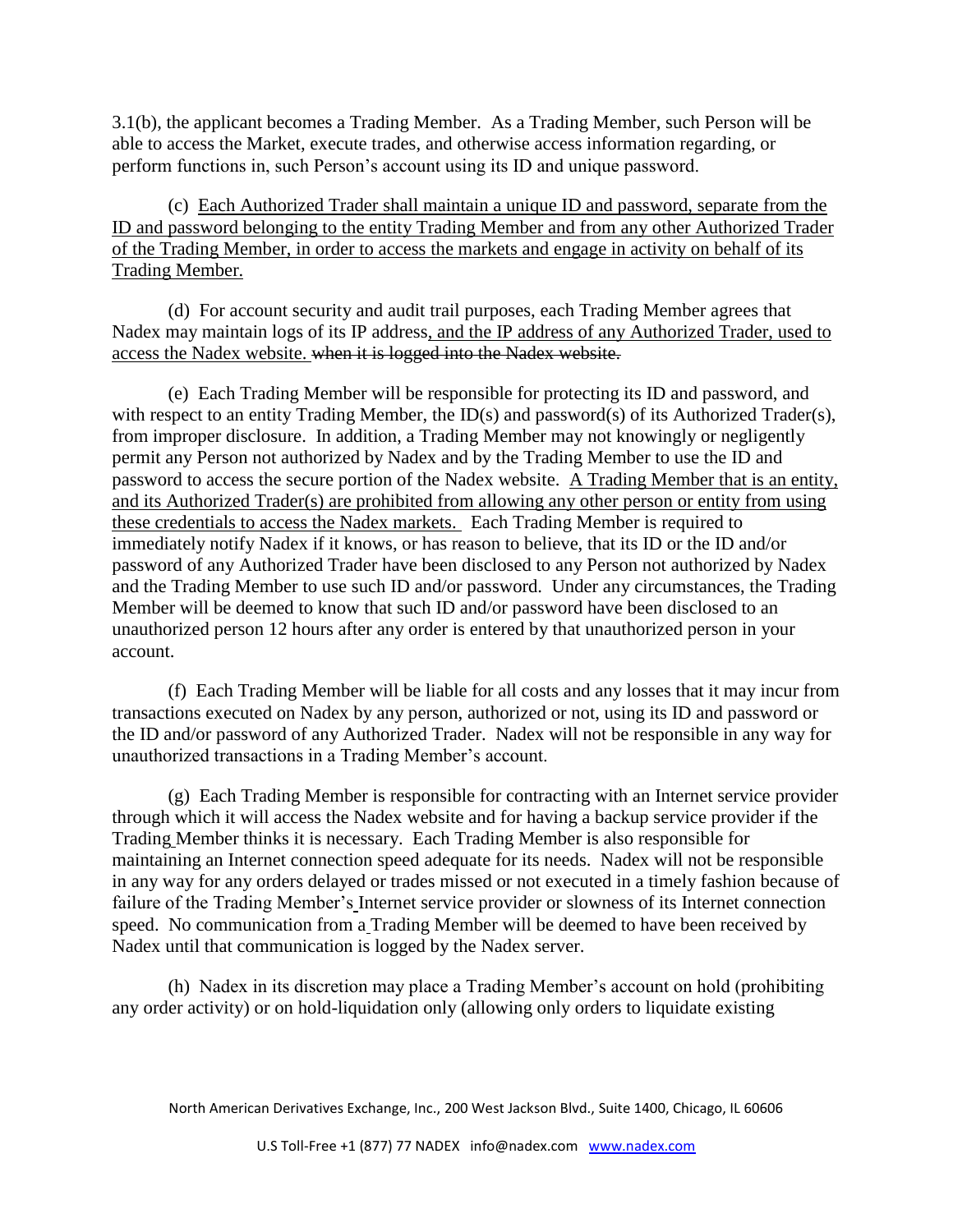positions). In such circumstances, Nadex will promptly notify the affected Trading Member of the nature of and reason for the action.

## RULE 5.3 – 5.13 [UNCHANGED]

### RULE 5.14 TRADE CANCELLATIONS

(a) As a designated contract market, Nadex has the authority to adjust trade prices or cancel trades when necessary to mitigate market disrupting events caused by malfunctions in its electronic trading platform(s) or errors in orders submitted by Members and market participants. However, due to the fully collateralized and short-term nature of trading on Nadex, the circumstances in which this authority will be exercised are limited. Nadex, in its discretion and in accordance with these Rules, may cancel a trade in a Spread Contract that has been executed on the market at a price that is inconsistent with prevailing market conditions due to improper or erroneous orders or quotes being matched on the Market ("Erroneous Trade"). With respect to Binary Contracts, Nadex will generally not cancel or adjust an Erroneous Trade except in extraordinary circumstances as determined by the Exchange.

(b) Nadex may review a Spread Contract trade based on its own analysis of the Market or pursuant to a request for review by a Member or other third party. A request for a review by a Member or other third party must be received by Nadex no later than fifteen (15) minutes after the trade has been executed on the Market and before the expiration of the contract. Nadex will promptly determine whether the trade will be subject to review and then promptly post notice indicating that the trade is under review.

(c) During the review, Nadex will calculate a Fair Value for the underlying at the time of the questioned trade by utilizing the last value or price of the Underlying at the time of the trade and/or any other relevant market information obtained or presented to Nadex.

(d) Once a Fair Value has been calculated, 5 percent of the maximum contract value will be added above such Fair Value and below such Fair Value to determine the "No Bust Range". In the event that the Fair Value is less than 5 percent above the Floor or below the Cap, the No Bust Range shall be a 10 percent range above the Floor or below the Cap. During fast market conditions which would qualify as either a Suspension Event or Modification Event, upon the release of significant news, or in other circumstances in which Nadex determines it is appropriate, Nadex may, without prior notice, temporarily double the No Bust Range.

(e) If Nadex determines that a trade has been executed within the No Bust Range, the executed trade will stand. If Nadex determines that a trade has NOT been executed within the No Bust Range, Nadex will promptly cancel the trade by busting the Erroneous Trade off the market. Once the Erroneous Trade has been cancelled, Nadex shall:

> (i) notify the Members that were parties to the Erroneous Trade(s) that Nadex has cancelled the Erroneous Trade(s). Nadex will notify such Members within thirty (30) minutes from receiving notice of the Erroneous Trade unless impractical to do so within the notice period.